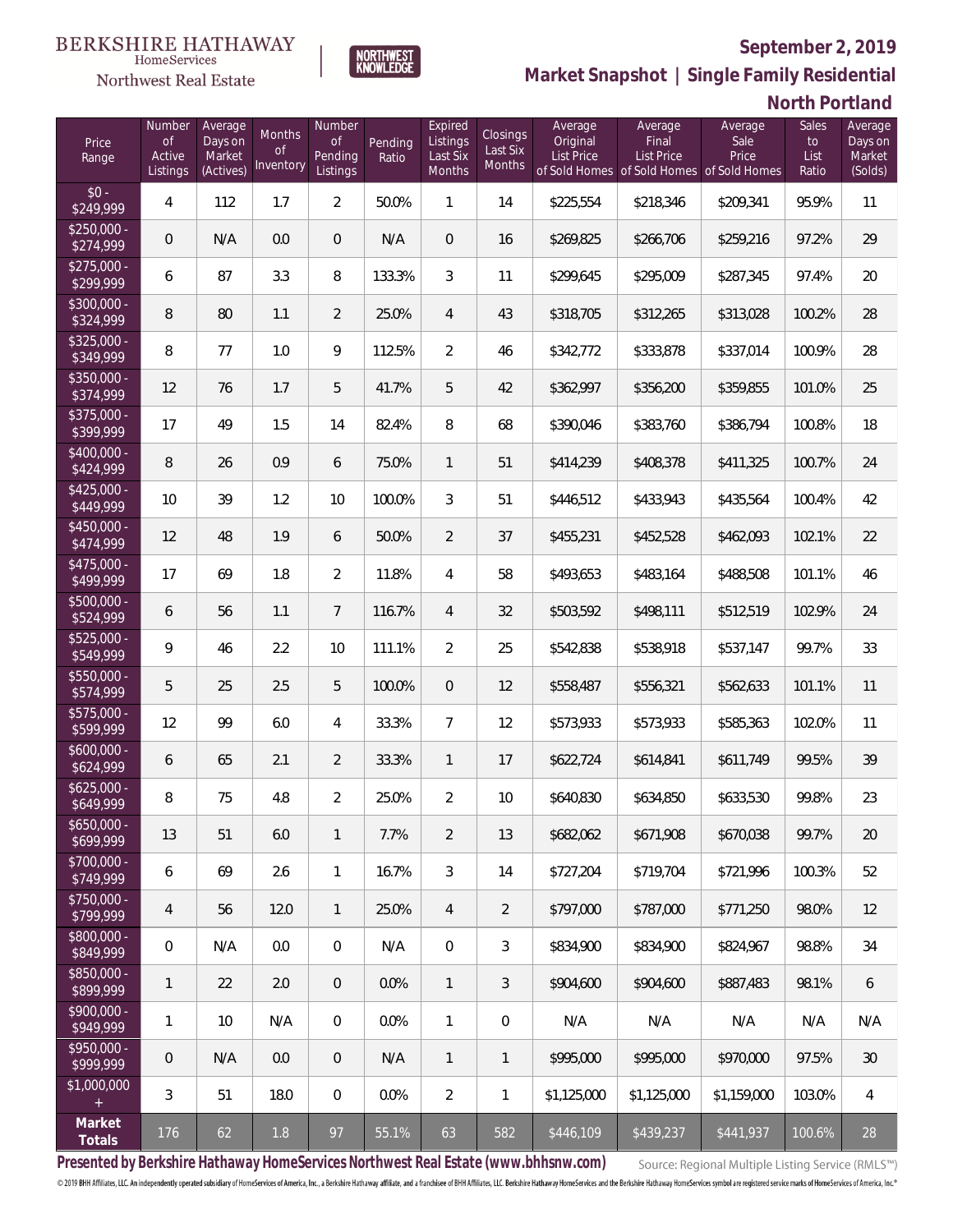**Northeast Portland** 



**Market Snapshot | Single Family Residential**

#### $\label{lem:sevices} \textsc{Home} \textsc{Service} \textsc{s}$ Northwest Real Estate

| Price<br>Range                | Number<br>$\mathsf{of}$<br>Active<br>Listings | Average<br>Days on<br>Market<br>(Actives) | Months<br><b>of</b><br>Inventory | Number<br><b>of</b><br>Pending<br>Listings | Pending<br>Ratio | Expired<br>Listings<br>Last Six<br><b>Months</b> | Closings<br>Last Six<br>Months | Average<br>Original<br><b>List Price</b> | Average<br>Final<br><b>List Price</b><br>of Sold Homes of Sold Homes of Sold Homes | Average<br>Sale<br>Price | Sales<br>to<br>List<br>Ratio | Average<br>Days on<br>Market<br>(Solds) |
|-------------------------------|-----------------------------------------------|-------------------------------------------|----------------------------------|--------------------------------------------|------------------|--------------------------------------------------|--------------------------------|------------------------------------------|------------------------------------------------------------------------------------|--------------------------|------------------------------|-----------------------------------------|
| $$0 -$<br>\$249,999           | $\overline{4}$                                | 212                                       | 0.7                              | $\overline{7}$                             | 175.0%           | 4                                                | 35                             | \$226,003                                | \$220,783                                                                          | \$216,846                | 98.2%                        | 28                                      |
| $$250,000 -$<br>\$274,999     | 12                                            | 132                                       | 3.0                              | 10                                         | 83.3%            | $\mathbf{1}$                                     | 24                             | \$260,692                                | \$258,667                                                                          | \$261,452                | 101.1%                       | 43                                      |
| $$275,000 -$<br>\$299,999     | 18                                            | 95                                        | 2.7                              | 11                                         | 61.1%            | 5                                                | 40                             | \$297,375                                | \$291,691                                                                          | \$286,533                | 98.2%                        | 53                                      |
| $$300,000 -$<br>\$324,999     | 19                                            | 49                                        | 1.4                              | 12                                         | 63.2%            | 5                                                | 80                             | \$316,078                                | \$311,060                                                                          | \$311,141                | 100.0%                       | 30                                      |
| $$325,000 -$<br>\$349,999     | 25                                            | 43                                        | 1.5                              | 26                                         | 104.0%           | $\overline{7}$                                   | 97                             | \$341,075                                | \$334,008                                                                          | \$336,390                | 100.7%                       | 32                                      |
| $$350,000 -$<br>\$374,999     | 17                                            | 53                                        | 1.1                              | 16                                         | 94.1%            | 13                                               | 96                             | \$368,522                                | \$361,731                                                                          | \$360,617                | 99.7%                        | 25                                      |
| \$375,000 -<br>\$399,999      | 42                                            | 50                                        | 2.3                              | 35                                         | 83.3%            | 10                                               | 108                            | \$388,734                                | \$384,917                                                                          | \$386,631                | 100.4%                       | $20\,$                                  |
| \$400,000 -<br>\$424,999      | 19                                            | 70                                        | 1.3                              | $\overline{7}$                             | 36.8%            | $\overline{4}$                                   | 87                             | \$411,792                                | \$406,626                                                                          | \$410,682                | 101.0%                       | 25                                      |
| $$425,000 -$<br>\$449,999     | 31                                            | 53                                        | 2.6                              | 16                                         | 51.6%            | 10                                               | 72                             | \$439,230                                | \$431,971                                                                          | \$436,289                | 101.0%                       | 21                                      |
| \$450,000 -<br>\$474,999      | 19                                            | 74                                        | 1.9                              | 16                                         | 84.2%            | 5                                                | 60                             | \$464,090                                | \$457,502                                                                          | \$459,107                | 100.4%                       | 38                                      |
| \$475,000 -<br>\$499,999      | 27                                            | 59                                        | 2.3                              | 15                                         | 55.6%            | 8                                                | 72                             | \$477,975                                | \$474,159                                                                          | \$485,816                | 102.5%                       | 23                                      |
| $$500,000 -$<br>\$524,999     | 13                                            | 88                                        | 1.4                              | $\overline{7}$                             | 53.8%            | $\mathbf{1}$                                     | 54                             | \$507,103                                | \$501,829                                                                          | \$510,249                | 101.7%                       | 21                                      |
| $$525,000 -$<br>\$549,999     | 17                                            | 47                                        | 1.9                              | 9                                          | 52.9%            | 3                                                | 55                             | \$538,133                                | \$527,442                                                                          | \$534,010                | 101.2%                       | 30                                      |
| $$550,000 -$<br>\$574,999     | 13                                            | 81                                        | 1.8                              | 12                                         | 92.3%            | $\overline{2}$                                   | 44                             | \$569,760                                | \$554,543                                                                          | \$559,558                | 100.9%                       | 28                                      |
| $$575,000 -$<br>\$599,999     | 19                                            | 61                                        | 4.6                              | 10                                         | 52.6%            | 5                                                | 25                             | \$585,472                                | \$580,672                                                                          | \$588,368                | 101.3%                       | 14                                      |
| $$600,000 -$<br>\$649,999     | 21                                            | 79                                        | 1.6                              | 12                                         | 57.1%            | 5                                                | 81                             | \$633,539                                | \$622,617                                                                          | \$623,057                | 100.1%                       | 31                                      |
| $$650,000 -$<br>\$699,999     | 24                                            | 92                                        | 2.3                              | 17                                         | 70.8%            | 9                                                | 62                             | \$677,442                                | \$670,494                                                                          | \$674,644                | 100.6%                       | 21                                      |
| $$700,000 -$<br>\$749,999     | 25                                            | 108                                       | 2.5                              | 8                                          | 32.0%            | 9                                                | 59                             | \$731,568                                | \$720,386                                                                          | \$724,908                | 100.6%                       | 36                                      |
| $$750,000 -$<br>\$799,999     | 17                                            | 101                                       | 2.6                              | 11                                         | 64.7%            | 5                                                | 40                             | \$786,727                                | \$771,967                                                                          | \$771,263                | 99.9%                        | 36                                      |
| $$800,000 -$<br>\$849,999     | 8                                             | 61                                        | 2.2                              | $\overline{4}$                             | 50.0%            | 3                                                | 22                             | \$835,155                                | \$830,377                                                                          | \$826,773                | 99.6%                        | 25                                      |
| $$850,000 -$<br>\$899,999     | 10                                            | 47                                        | 2.7                              | $\overline{2}$                             | 20.0%            | 6                                                | 22                             | \$890,236                                | \$880,395                                                                          | \$867,705                | 98.6%                        | 32                                      |
| $$900,000 -$<br>\$949,999     | $\mathbf{1}$                                  | 12                                        | 0.5                              | $\mathbf{1}$                               | 100.0%           | $\overline{0}$                                   | 12                             | \$939,711                                | \$938.045                                                                          | \$929,611                | 99.1%                        | 25                                      |
| \$950,000 -<br>\$999,999      | 10                                            | 96                                        | 3.2                              | $\overline{2}$                             | 20.0%            | 4                                                | 19                             | \$996,154                                | \$972,886                                                                          | \$972,582                | 100.0%                       | 35                                      |
| $$1,000,000$ -<br>\$1,249,999 | 12                                            | 94                                        | 2.5                              | $\overline{4}$                             | 33.3%            | $\mathbf{1}$                                     | 29                             | \$1,174,955                              | \$1,145,779                                                                        | \$1,114,931              | 97.3%                        | 37                                      |
| \$1,250,000                   | 11                                            | 90                                        | 5.5                              | $\mathbf{1}$                               | 9.1%             | 4                                                | 12                             | \$1,415,742                              | \$1,387,001                                                                        | \$1,352,809              | 97.5%                        | 37                                      |
| Market<br>Totals              | 434                                           | 73                                        | 2.0                              | 271                                        | 62.4%            | 129                                              | 1307                           | \$516,729                                | \$508,730                                                                          | \$509,976                | 100.2%                       | 29                                      |

**Presented by Berkshire Hathaway HomeServices Northwest Real Estate (www.bhhsnw.com)**

Source: Regional Multiple Listing Service (RMLS™)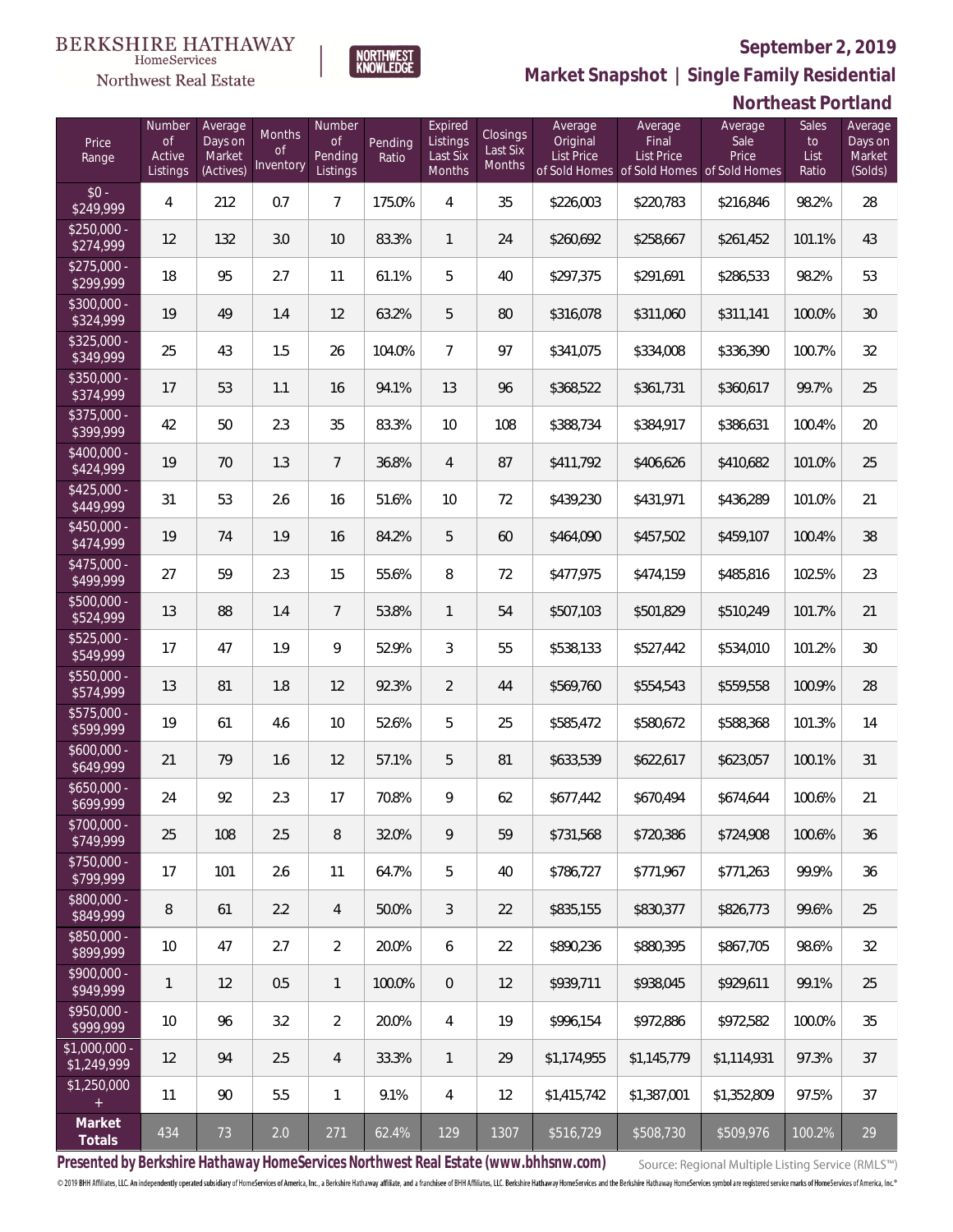**Southeast Portland**



**Market Snapshot | Single Family Residential**

#### **BERKSHIRE HATHAWAY**  $\label{lem:sevices} \textsc{Home} \textsc{Service} \textsc{s}$ Northwest Real Estate

| Price<br>Range                    | Number<br><b>of</b><br>Active<br>Listings | Average<br>Days on<br>Market<br>(Actives) | Months<br><b>of</b><br>Inventory | Number<br><b>of</b><br>Pending<br>Listings | Pending<br>Ratio | Expired<br>Listings<br>Last Six<br>Months | <b>Closings</b><br>Last Six<br><b>Months</b> | Average<br>Original<br>List Price | Average<br>Final<br><b>List Price</b><br>of Sold Homes of Sold Homes of Sold Homes | Average<br>Sale<br>Price | Sales<br>to<br>List<br>Ratio | Average<br>Days on<br>Market<br>(Solds) |
|-----------------------------------|-------------------------------------------|-------------------------------------------|----------------------------------|--------------------------------------------|------------------|-------------------------------------------|----------------------------------------------|-----------------------------------|------------------------------------------------------------------------------------|--------------------------|------------------------------|-----------------------------------------|
| $$0 -$<br>\$249,999               | 10                                        | 184                                       | 0.9                              | 10                                         | 100.0%           | 1                                         | 67                                           | \$219,412                         | \$211,428                                                                          | \$208,189                | 98.5%                        | 40                                      |
| $$250,000 -$<br>\$274,999         | 19                                        | 31                                        | 1.6                              | 17                                         | 89.5%            | 5                                         | 70                                           | \$274,482                         | \$267,099                                                                          | \$262,401                | 98.2%                        | 39                                      |
| $$275,000 -$<br>\$299,999         | 45                                        | 50                                        | 1.9                              | 42                                         | 93.3%            | 14                                        | 140                                          | \$294,023                         | \$287,966                                                                          | \$287,269                | 99.8%                        | 31                                      |
| $$300,000 -$<br>\$324,999         | 36                                        | 58                                        | 1.1                              | 28                                         | 77.8%            | 8                                         | 192                                          | \$315,492                         | \$310,860                                                                          | \$312,024                | 100.4%                       | 32                                      |
| $$325,000 -$<br>\$349,999         | 46                                        | 43                                        | 1.5                              | 41                                         | 89.1%            | 14                                        | 183                                          | \$339,778                         | \$333,655                                                                          | \$335,614                | 100.6%                       | 34                                      |
| $$350,000 -$<br>\$374,999         | 29                                        | 53                                        | 1.1                              | 30                                         | 103.4%           | 13                                        | 155                                          | \$366,885                         | \$360,203                                                                          | \$361,003                | 100.2%                       | 25                                      |
| $$375,000 -$<br>\$399,999         | 62                                        | 52                                        | 2.9                              | 35                                         | 56.5%            | 18                                        | 127                                          | \$388,181                         | \$383,325                                                                          | \$385,001                | 100.4%                       | 27                                      |
| \$400,000 -<br>\$424,999          | 15                                        | 105                                       | 0.9                              | 21                                         | 140.0%           | 10                                        | 102                                          | \$416,911                         | \$408,525                                                                          | \$410,367                | 100.5%                       | 30                                      |
| $$425,000 -$<br>\$449,999         | 36                                        | 59                                        | 2.5                              | 23                                         | 63.9%            | 8                                         | 86                                           | \$443,144                         | \$436,800                                                                          | \$435,477                | 99.7%                        | 34                                      |
| $$450,000 -$<br>\$474,999         | 33                                        | 50                                        | 2.5                              | 13                                         | 39.4%            | $\overline{4}$                            | 79                                           | \$463,125                         | \$455,940                                                                          | \$459,534                | 100.8%                       | 27                                      |
| $$475,000 -$<br>\$499,999         | 49                                        | 60                                        | 4.0                              | 24                                         | 49.0%            | 12                                        | 74                                           | \$490,122                         | \$485,254                                                                          | \$486,416                | 100.2%                       | 28                                      |
| $$500,000 -$<br>\$524,999         | 10                                        | 50                                        | 1.0                              | 6                                          | 60.0%            | 5                                         | 61                                           | \$520,393                         | \$514,027                                                                          | \$511,672                | 99.5%                        | 31                                      |
| $$525,000 -$<br>\$549,999         | 22                                        | 71                                        | 2.0                              | 13                                         | 59.1%            | $\overline{7}$                            | 66                                           | \$532,005                         | \$526,345                                                                          | \$532,907                | 101.2%                       | 29                                      |
| \$550,000 -<br>\$574,999          | 19                                        | 39                                        | 2.7                              | 9                                          | 47.4%            | 2                                         | 42                                           | \$565,592                         | \$560,932                                                                          | \$560,016                | 99.8%                        | 28                                      |
| $$575,000 -$<br>\$599,999         | 27                                        | 101                                       | 4.5                              | 12                                         | 44.4%            | 5                                         | 36                                           | \$586,475                         | \$580,517                                                                          | \$585,125                | 100.8%                       | 19                                      |
| $$600,000 -$<br>\$624,999         | 8                                         | 98                                        | 1.1                              | $\overline{2}$                             | 25.0%            | 3                                         | 42                                           | \$609,326                         | \$601,183                                                                          | \$610,037                | 101.5%                       | 28                                      |
| $$625,000 -$<br>\$649,999         | 27                                        | 69                                        | 4.9                              | $\overline{7}$                             | 25.9%            | 4                                         | 33                                           | \$640,405                         | \$635,417                                                                          | \$634,461                | 99.8%                        | 16                                      |
| $$650,000 -$<br>\$674,999         | 10                                        | 49                                        | 3.0                              | $\overline{2}$                             | 20.0%            | $\overline{2}$                            | 20                                           | \$669,808                         | \$658,287                                                                          | \$659,113                | 100.1%                       | 48                                      |
| $$675,000 -$<br>\$699,999         | 27                                        | 75                                        | 6.0                              | $7\overline{ }$                            | 25.9%            | 17                                        | 27                                           | \$687,035                         | \$681,470                                                                          | \$686,104                | 100.7%                       | 15                                      |
| \$700,000 -<br>\$749,999          | 18                                        | 76                                        | 2.7                              | 5                                          | 27.8%            | 5                                         | 40                                           | \$708,075                         | \$705,188                                                                          | \$720,244                | 102.1%                       | 21                                      |
| $$750,000 -$<br>$\sqrt{$799,999}$ | 9                                         | 75                                        | 2.0                              | 9                                          | 100.0%           | 3                                         | 27                                           | \$797,557                         | \$788,969                                                                          | \$774,336                | 98.1%                        | 40                                      |
| \$800,000 -<br>\$849,999          | 9                                         | 109                                       | 1.9                              | 3                                          | 33.3%            | $\mathfrak{Z}$                            | 28                                           | \$830,082                         | \$824,071                                                                          | \$820,959                | 99.6%                        | 52                                      |
| \$850,000 -<br>\$899,999          | 9                                         | 98                                        | 4.2                              | 5                                          | 55.6%            | $\overline{4}$                            | 13                                           | \$889,808                         | \$872,119                                                                          | \$873,158                | 100.1%                       | 39                                      |
| \$900,000 -<br>\$999,999          | 6                                         | 73                                        | 1.6                              | 3                                          | 50.0%            | $\mathbf{1}$                              | 22                                           | \$965,366                         | \$953,752                                                                          | \$952,590                | 99.9%                        | 37                                      |
| \$1,000,000<br>$+$                | 19                                        | 99                                        | 5.7                              | $\overline{2}$                             | 10.5%            | 5                                         | 20                                           | \$1,321,395                       | \$1,308,895                                                                        | \$1,282,080              | 98.0%                        | 51                                      |
| Market<br>Totals                  | 600                                       | 65                                        | 2.1                              | 369                                        | 61.5%            | 173                                       | 1752                                         | \$445,329                         | \$438,936                                                                          | \$439,615                | 100.2%                       | 31                                      |

**Presented by Berkshire Hathaway HomeServices Northwest Real Estate (www.bhhsnw.com)**

Source: Regional Multiple Listing Service (RMLS™)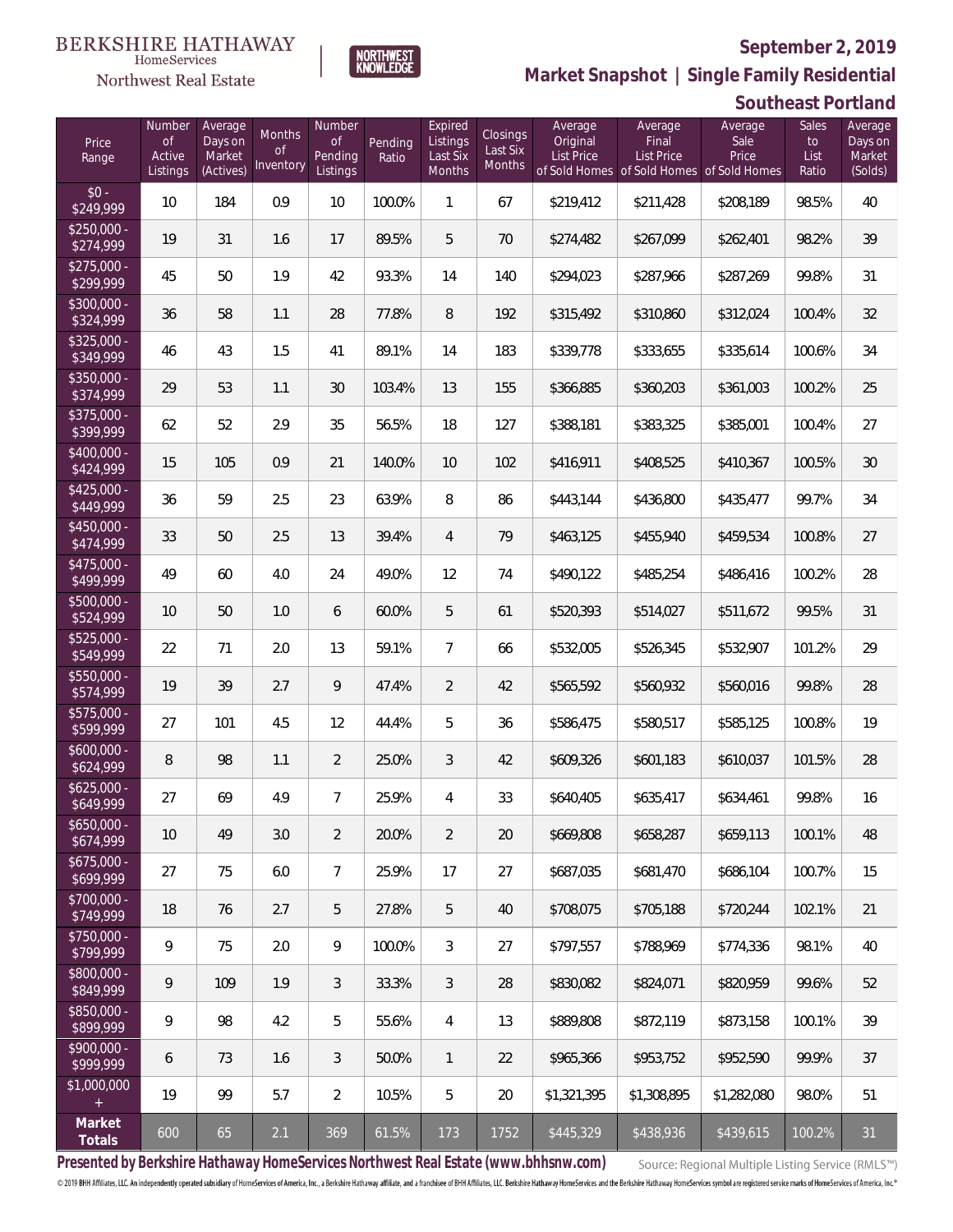#### **BERKSHIRE HATHAWAY** HomeServices

# Northwest Real Estate

### **September 2, 2019**



**Market Snapshot | Single Family Residential**

## **Gresham, Troutdale, Corbett**

| Price<br>Range            | Number<br><b>of</b><br>Active<br>Listings | Average<br>Days on<br>Market<br>(Actives) | Months<br>0f<br>Inventory | Number<br><b>of</b><br>Pending<br>Listings | Pending<br>Ratio | Expired<br>Listings<br>Last Six<br>Months | Closings<br>Last Six<br>Months | Average<br>Original<br>List Price | Average<br>Final<br>List Price<br>of Sold Homes of Sold Homes of Sold Homes | Average<br>Sale<br>Price | Sales<br>to<br>List<br>Ratio | Average<br>Days on<br>Market<br>(Solds) |
|---------------------------|-------------------------------------------|-------------------------------------------|---------------------------|--------------------------------------------|------------------|-------------------------------------------|--------------------------------|-----------------------------------|-----------------------------------------------------------------------------|--------------------------|------------------------------|-----------------------------------------|
| $$0 -$<br>\$249,999       | 3                                         | 103                                       | 1.1                       | $\overline{4}$                             | 133.3%           | 1                                         | 16                             | \$249,872                         | \$235,722                                                                   | \$225,441                | 95.6%                        | 47                                      |
| $$250,000 -$<br>\$274,999 | 6                                         | 80                                        | 1.4                       | 6                                          | 100.0%           | $\Omega$                                  | 26                             | \$268,612                         | \$263,558                                                                   | \$266,826                | 101.2%                       | 33                                      |
| $$275,000 -$<br>\$299,999 | 16                                        | 63                                        | 1.7                       | 23                                         | 143.8%           | $\mathbf{1}$                              | 56                             | \$290,199                         | \$289,325                                                                   | \$288,330                | 99.7%                        | 20                                      |
| $$300,000 -$<br>\$324,999 | 15                                        | 32                                        | 1.4                       | 15                                         | 100.0%           | $\overline{4}$                            | 64                             | \$314,346                         | \$313,233                                                                   | \$313,581                | 100.1%                       | 28                                      |
| $$325,000 -$<br>\$349,999 | 40                                        | 48                                        | 2.1                       | 20                                         | 50.0%            | $\overline{4}$                            | 117                            | \$340,829                         | \$337,622                                                                   | \$338,211                | 100.2%                       | 27                                      |
| $$350,000 -$<br>\$374,999 | 27                                        | 42                                        | 1.5                       | 31                                         | 114.8%           | 3                                         | 107                            | \$362,175                         | \$359,099                                                                   | \$360,498                | 100.4%                       | 24                                      |
| $$375,000 -$<br>\$399,999 | 22                                        | 41                                        | 1.8                       | 24                                         | 109.1%           | 12                                        | 73                             | \$392,527                         | \$387,006                                                                   | \$385,461                | 99.6%                        | 39                                      |
| $$400,000 -$<br>\$424,999 | 16                                        | 41                                        | 1.7                       | 11                                         | 68.8%            | $\overline{2}$                            | 55                             | \$419,074                         | \$412,839                                                                   | \$411,818                | 99.8%                        | 42                                      |
| $$425,000 -$<br>\$449,999 | 28                                        | 66                                        | 4.2                       | 16                                         | 57.1%            | $\overline{2}$                            | 40                             | \$441,361                         | \$438,139                                                                   | \$437,299                | 99.8%                        | 29                                      |
| $$450,000 -$<br>\$474,999 | 15                                        | 57                                        | 3.0                       | 11                                         | 73.3%            | $\mathbf{1}$                              | 30                             | \$463,582                         | \$459,922                                                                   | \$461,069                | 100.2%                       | 34                                      |
| $$475,000 -$<br>\$499,999 | 15                                        | 122                                       | 3.3                       | 13                                         | 86.7%            | 6                                         | 27                             | \$493,652                         | \$489,470                                                                   | \$486,712                | 99.4%                        | 50                                      |
| $$500,000 -$<br>\$524,999 | $\overline{7}$                            | 115                                       | 2.5                       | 9                                          | 128.6%           | $\mathbf{1}$                              | 17                             | \$529,115                         | \$513,494                                                                   | \$510,071                | 99.3%                        | 55                                      |
| \$525,000 -<br>\$549,999  | 6                                         | 57                                        | 7.2                       | $\overline{2}$                             | 33.3%            | $\overline{4}$                            | 5                              | \$540,620                         | \$540,620                                                                   | \$535,680                | 99.1%                        | 34                                      |
| $$550,000 -$<br>\$574,999 | 6                                         | 152                                       | 4.0                       | $\mathbf{1}$                               | 16.7%            | $\mathbf{1}$                              | 9                              | \$574,972                         | \$573,961                                                                   | \$558,889                | 97.4%                        | 38                                      |
| \$575,000 -<br>\$599,999  | $\overline{2}$                            | 181                                       | 3.0                       | $\mathfrak{Z}$                             | 150.0%           | $\mathbf{1}$                              | 4                              | \$593,663                         | \$593,663                                                                   | \$588,438                | 99.1%                        | 27                                      |
| $$600,000 -$<br>\$624,999 | $\overline{2}$                            | 18                                        | 4.0                       | $\overline{0}$                             | 0.0%             | $\overline{0}$                            | 3                              | \$621,667                         | \$614,667                                                                   | \$605,000                | 98.4%                        | 56                                      |
| $$625,000 -$<br>\$649,999 | 8                                         | 136                                       | 6.0                       | $\overline{0}$                             | 0.0%             | 3                                         | 8                              | \$653,704                         | \$638,628                                                                   | \$635,286                | 99.5%                        | 60                                      |
| $$650,000 -$<br>\$699,999 | 4                                         | 161                                       | 4.0                       | $\theta$                                   | 0.0%             | 1                                         | 6                              | \$700,525                         | \$678,525                                                                   | \$669,311                | 98.6%                        | 113                                     |
| $$700,000 -$<br>\$749,999 | 9                                         | 107                                       | 10.8                      | 0                                          | 0.0%             | $\overline{2}$                            | 5                              | \$767,560                         | \$757,580                                                                   | \$726,200                | 95.9%                        | 105                                     |
| $$750,000 -$<br>\$799,999 | 4                                         | 122                                       | 12.0                      | $\overline{2}$                             | 50.0%            | $\sqrt{2}$                                | $\overline{2}$                 | \$847,000                         | \$799,450                                                                   | \$799,450                | 100.0%                       | 121                                     |
| \$800,000 -<br>\$849,999  | 3                                         | 179                                       | 18.0                      | $\mathbf{1}$                               | 33.3%            | $\overline{2}$                            | 1                              | \$848,000                         | \$825,000                                                                   | \$818,000                | 99.2%                        | 84                                      |
| \$850,000 -<br>\$899,999  | $\overline{4}$                            | 115                                       | N/A                       | $\overline{0}$                             | 0.0%             | $\sqrt{2}$                                | 0                              | N/A                               | N/A                                                                         | N/A                      | N/A                          | N/A                                     |
| $$900,000 -$<br>\$949,999 | $\overline{2}$                            | 58                                        | N/A                       | 0                                          | 0.0%             | $\mathbf 0$                               | $\mathbf 0$                    | N/A                               | N/A                                                                         | N/A                      | N/A                          | N/A                                     |
| $$950.000 -$<br>\$999,999 | 1                                         | 42                                        | 2.0                       | $\overline{0}$                             | 0.0%             | $\mathbf{1}$                              | 3                              | \$1,056,633                       | \$1,056,633                                                                 | \$982,667                | 93.0%                        | 41                                      |
| \$1,000,000<br>$+$        | 11                                        | 230                                       | 22.0                      | $\mathbf{1}$                               | 9.1%             | $\mathbf{1}$                              | 3                              | \$1,248,333                       | \$1,166,333                                                                 | \$1,116,333              | 95.7%                        | 150                                     |
| Market<br>Totals          | 272                                       | 76                                        | 2.4                       | 193                                        | 71.0%            | 53                                        | 677                            | \$393,523                         | \$388,734                                                                   | \$387,222                | 99.6%                        | 34                                      |

**Presented by Berkshire Hathaway HomeServices Northwest Real Estate (www.bhhsnw.com)**

Source: Regional Multiple Listing Service (RMLS™)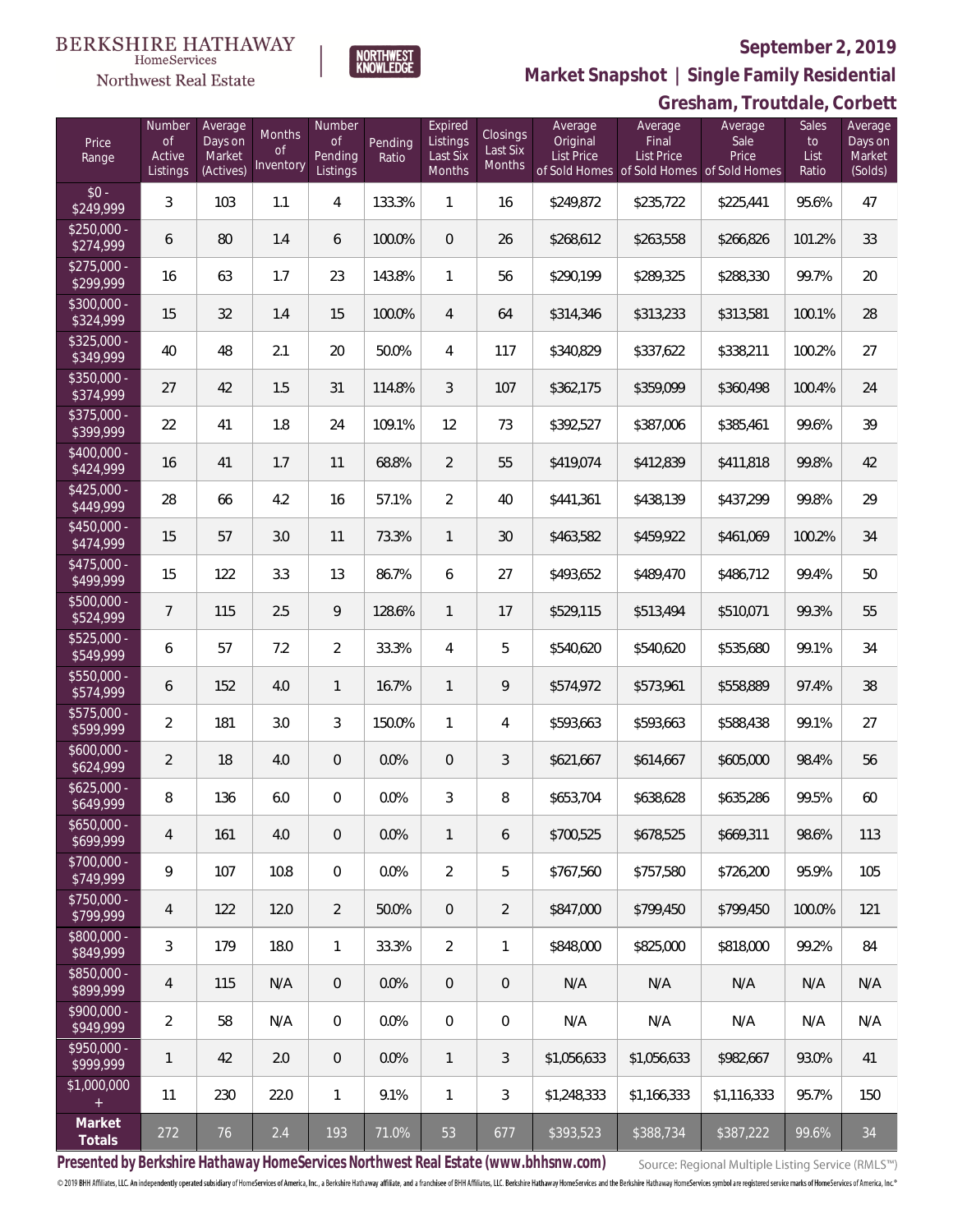#### BERKSHIRE HATHAWAY HomeServices

## Northwest Real Estate



# **September 2, 2019**

**Market Snapshot | Single Family Residential**

**Sandy**

|                           |                                           |                                           |                           |                                     |                  |                                                  |                                       |                                          |                                       |                                                                       |                                     | uu iu y                                 |
|---------------------------|-------------------------------------------|-------------------------------------------|---------------------------|-------------------------------------|------------------|--------------------------------------------------|---------------------------------------|------------------------------------------|---------------------------------------|-----------------------------------------------------------------------|-------------------------------------|-----------------------------------------|
| Price<br>Range            | Number<br><b>of</b><br>Active<br>Listings | Average<br>Days on<br>Market<br>(Actives) | Months<br>0f<br>Inventory | Number<br>of<br>Pending<br>Listings | Pending<br>Ratio | Expired<br>Listings<br>Last Six<br><b>Months</b> | Closings<br>Last Six<br><b>Months</b> | Average<br>Original<br><b>List Price</b> | Average<br>Final<br><b>List Price</b> | Average<br>Sale<br>Price<br>of Sold Homes of Sold Homes of Sold Homes | <b>Sales</b><br>to<br>List<br>Ratio | Average<br>Days on<br>Market<br>(Solds) |
| $$0 -$<br>\$224,999       | 1                                         | 45                                        | 2.0                       | $\mathbf{1}$                        | 100.0%           | $\mathbf{1}$                                     | 3                                     | \$198,300                                | \$189,933                             | \$192,667                                                             | 101.4%                              | 42                                      |
| $$225,000 -$<br>\$249,999 | $\overline{2}$                            | 129                                       | 3.0                       | $\mathbf{1}$                        | 50.0%            | $\mathbf 0$                                      | 4                                     | \$256,475                                | \$249,975                             | \$239,000                                                             | 95.6%                               | 48                                      |
| $$250,000 -$<br>\$274,999 | 1                                         | 86                                        | 1.2                       | $\boldsymbol{0}$                    | 0.0%             | $\boldsymbol{0}$                                 | 5                                     | \$275,960                                | \$256,680                             | \$262,590                                                             | 102.3%                              | 33                                      |
| $$275,000 -$<br>\$299,999 | $\overline{4}$                            | 49                                        | 1.3                       | 3                                   | 75.0%            | $\mathbf{1}$                                     | 18                                    | \$297,614                                | \$290,253                             | \$286,622                                                             | 98.7%                               | 34                                      |
| $$300,000 -$<br>\$324,999 | 9                                         | 103                                       | 2.3                       | 13                                  | 144.4%           | $\mathbf{1}$                                     | 23                                    | \$325,204                                | \$319,243                             | \$314,259                                                             | 98.4%                               | 52                                      |
| $$325,000 -$<br>\$349,999 | 11                                        | 53                                        | 2.2                       | 9                                   | 81.8%            | $\mathbf{1}$                                     | 30                                    | \$340,363                                | \$337,047                             | \$337,495                                                             | 100.1%                              | 22                                      |
| $$350,000 -$<br>\$374,999 | 7                                         | 27                                        | 2.1                       | $\overline{2}$                      | 28.6%            | $\mathbf 0$                                      | 20                                    | \$363,195                                | \$359,995                             | \$361,720                                                             | 100.5%                              | 31                                      |
| $$375,000 -$<br>\$399,999 | 5                                         | 115                                       | 1.9                       | 9                                   | 180.0%           | $\overline{2}$                                   | 16                                    | \$389,103                                | \$388,175                             | \$387,863                                                             | 99.9%                               | 32                                      |
| $$400,000 -$<br>\$424,999 | 3                                         | 94                                        | 2.6                       | 3                                   | 100.0%           | $\overline{2}$                                   | $\overline{7}$                        | \$414,229                                | \$406,943                             | \$411,543                                                             | 101.1%                              | 28                                      |
| $$425,000 -$<br>\$449,999 | $\overline{7}$                            | 73                                        | 3.0                       | 4                                   | 57.1%            | $\mathbf 0$                                      | 14                                    | \$451,975                                | \$443,889                             | \$437,529                                                             | 98.6%                               | 40                                      |
| $$450,000 -$<br>\$474,999 | 6                                         | 44                                        | 4.0                       | $\overline{2}$                      | 33.3%            | $\overline{0}$                                   | 9                                     | \$477,200                                | \$466,211                             | \$458,822                                                             | 98.4%                               | 100                                     |
| $$475,000 -$<br>\$499,999 | $\overline{7}$                            | 56                                        | 7.0                       | 5                                   | 71.4%            | $\overline{0}$                                   | 6                                     | \$521,967                                | \$500,967                             | \$490,050                                                             | 97.8%                               | 54                                      |
| $$500,000 -$<br>\$524,999 | 4                                         | 67                                        | 3.4                       | $\overline{0}$                      | 0.0%             | $\mathbf 0$                                      | $\overline{7}$                        | \$524,843                                | \$518,256                             | \$512,043                                                             | 98.8%                               | 36                                      |
| $$525,000 -$<br>\$549,999 | 4                                         | 59                                        | 4.8                       | $\overline{0}$                      | 0.0%             | $\boldsymbol{0}$                                 | 5                                     | \$547,880                                | \$547,880                             | \$538,300                                                             | 98.3%                               | 21                                      |
| $$550,000 -$<br>\$574,999 | 1                                         | 53                                        | 1.5                       | $\overline{0}$                      | 0.0%             | $\mathbf 0$                                      | 4                                     | \$551,238                                | \$551,238                             | \$556,250                                                             | 100.9%                              | 28                                      |
| $$575,000 -$<br>\$599,999 | $\overline{2}$                            | 120                                       | 3.0                       | $\overline{0}$                      | 0.0%             | $\overline{0}$                                   | 4                                     | \$686,963                                | \$597,188                             | \$593,488                                                             | 99.4%                               | 111                                     |
| $$600,000 -$<br>\$624,999 | 0                                         | N/A                                       | 0.0                       | 0                                   | N/A              | 0                                                | 3                                     | \$651,617                                | \$628,283                             | \$613,000                                                             | 97.6%                               | 198                                     |
| $$625,000 -$<br>\$649,999 | 3                                         | 45                                        | 9.0                       | $\mathbf{1}$                        | 33.3%            | $\mathbf{1}$                                     | $\overline{2}$                        | \$649,950                                | \$624,950                             | \$625,000                                                             | 100.0%                              | 42                                      |
| $$650,000 -$<br>\$674,999 | $\mathbf{1}$                              | 51                                        | 3.0                       | $\overline{2}$                      | 200.0%           | $\overline{0}$                                   | $\overline{2}$                        | \$672,000                                | \$672,000                             | \$658,500                                                             | 98.0%                               | 40                                      |
| $$675,000 -$<br>\$699,999 | $\mathbf{1}$                              | 24                                        | 2.0                       | $\overline{2}$                      | 200.0%           | $\overline{0}$                                   | 3                                     | \$706,633                                | \$699,967                             | \$690,967                                                             | 98.7%                               | 42                                      |
| \$700,000 -<br>\$749,999  | 3                                         | 87                                        | 9.0                       | $\overline{2}$                      | 66.7%            | $\overline{0}$                                   | $\overline{a}$                        | \$727,000                                | \$727,000                             | \$717,500                                                             | 98.7%                               | 62                                      |
| \$750,000 -<br>\$799,999  | 3                                         | 128                                       | 18.0                      | $\boldsymbol{0}$                    | 0.0%             | $\mathbf 0$                                      | $\mathbf{1}$                          | \$849,900                                | \$799,000                             | \$785,000                                                             | 98.2%                               | 62                                      |
| \$800,000 -<br>\$899,999  | $\overline{2}$                            | 79                                        | 12.0                      | $\mathbf 0$                         | 0.0%             | $\mathbf{1}$                                     | $\mathbf{1}$                          | \$899,000                                | \$839,000                             | \$800,000                                                             | 95.4%                               | 134                                     |
| \$900,000 -<br>\$999,999  | 3                                         | 712                                       | 9.0                       | $\mathbf{1}$                        | 33.3%            | $\mathbf 0$                                      | $\overline{2}$                        | \$1,062,500                              | \$999,975                             | \$974,975                                                             | 97.5%                               | 221                                     |
| \$1,000,000<br>$\pm$      | $\overline{2}$                            | 220                                       | 4.0                       | $\mathbf{0}$                        | 0.0%             | $\overline{0}$                                   | 3                                     | \$1,658,167                              | \$1,658,167                           | \$1,591,667                                                           | 96.0%                               | 168                                     |
| Market<br>Totals          | 92                                        | 94                                        | $2.8\,$                   | 60                                  | 65.2%            | $10$                                             | 194                                   | \$435,973                                | \$426,872                             | \$422,545                                                             | 99.0%                               | 47                                      |

**Presented by Berkshire Hathaway HomeServices Northwest Real Estate (www.bhhsnw.com)**

Source: Regional Multiple Listing Service (RMLS™)